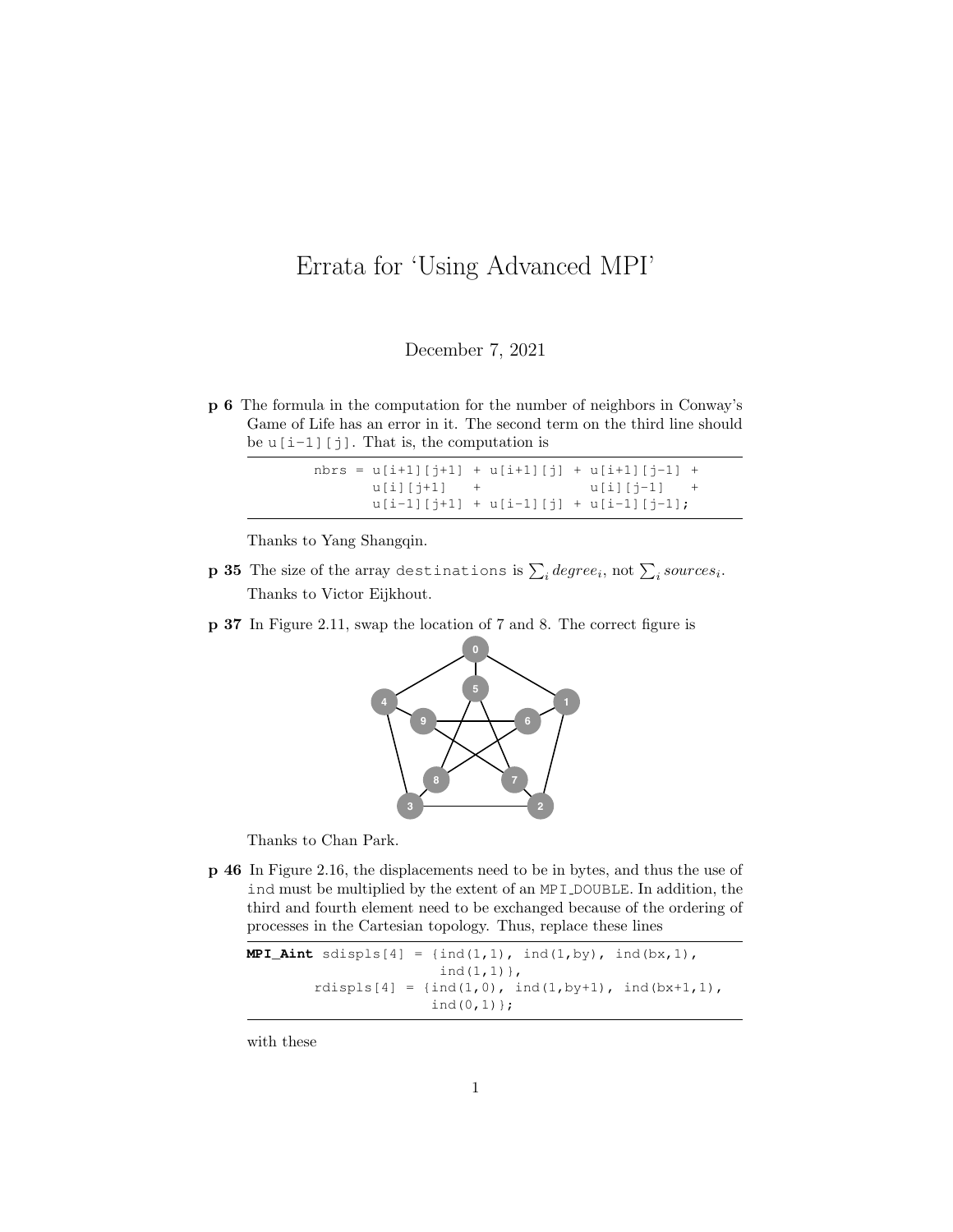```
MPI_Aint extent, lb;
MPI_Type_get_extent(MPI_DOUBLE, &lb, &extent);
MPI_Aint sdispls[4] = \{ind(1,1)*extent, ind(1,by)*extent,ind(1,1)*extent, ind(bx,1)*extent};
MPI_Aint r \text{ displays } [4] = \{\text{ind}(1,0) * \text{extend}, \text{ind}(1,by+1) * \text{extend}, \text{ind}(1,by+1)\}ind(0, 1) *extent, ind(bx+1, 1) *extent};
```
Thanks to Chan Park.

- **p 47** In Table 2.24, mpi address kind should be in upper case and in bold, to be consistent with the presentation style.
- **p 47** In Figure 2.17, the source data in the mesh in central circle (labeled with a "5") should be move one cell inward from each side to represent the source of halo data. The following figure should replace 2.17:



Thanks to Chan Park.

**p 130–134** Some readers have observed problems in using the MCS locks, described on pages 130–134. The code as presented is correct, but correct operation requires that the MPI implementation provide what is called asynchronous progress. This is required by the MPI standard; however, providing this may have negative performance consequences. Because of this, many MPI implementations by default do not enable asynchronous progress; some implementations may not provide a full implementation of asynchronous progress.

To use the MCS lock code, make sure that asynchronous progress is enabled in your MPI implementation. For MPICH, for example, this is done by setting the variable MPIR CVAR ASYNC PROGRESS=1 (and also building MPICH to support asynchronous progress). There is some evidence that some implementations still have problems with asynchronous progress, even when this is requested.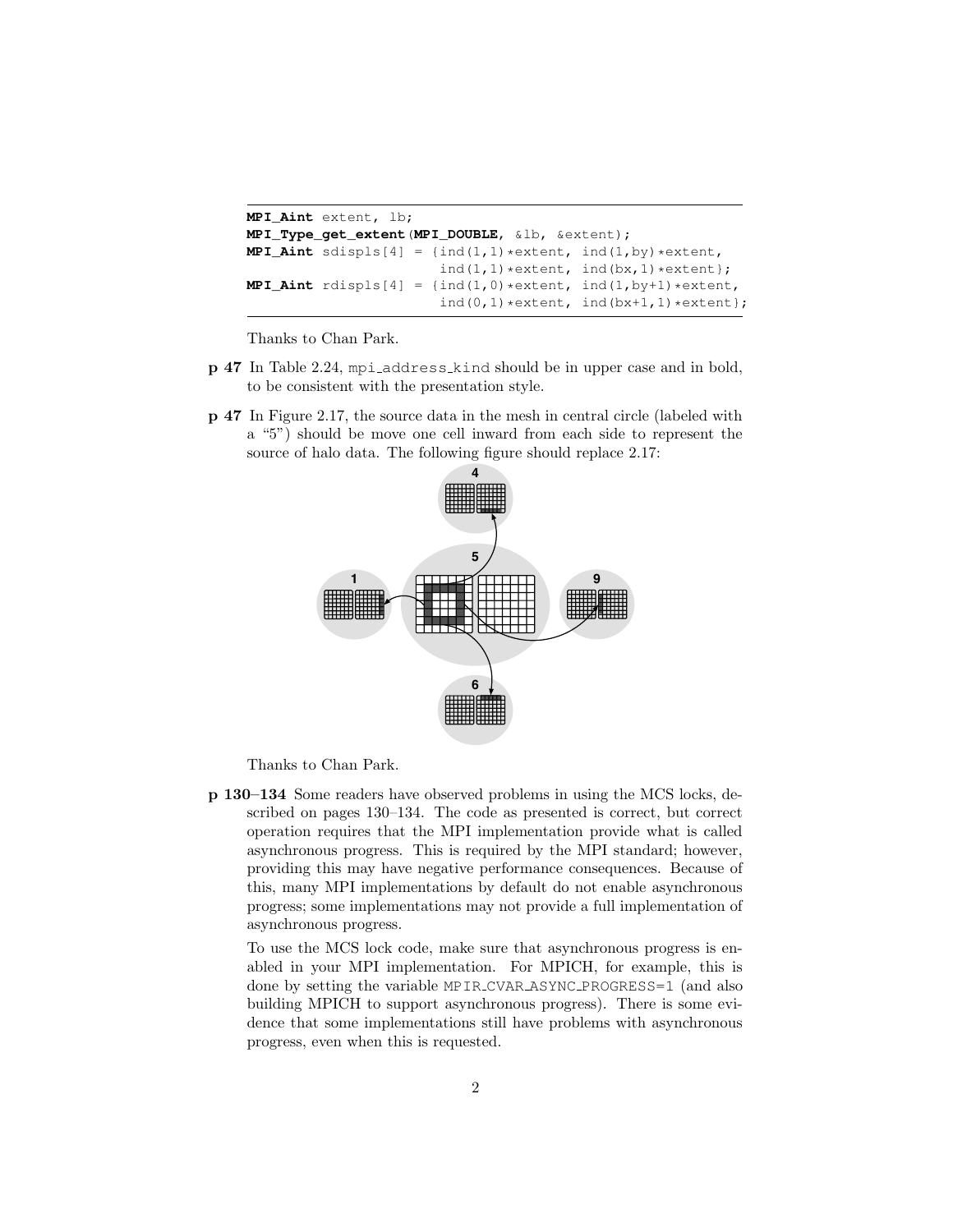For implementations that do not correctly support asynchronous progress, the most common workaround is for each process to periodically call some MPI communication routine, such as MPI Iprobe. In the case of the MCS lock release code, there is this block of code:

```
if (lmem[nextRank] == -1) {
  If-Block;
  // starts with MPI_Compare_and_swap(...)
}
```
The test in this code is used to avoid an unnecessary MPI communication operation; specifically, the MPI Compare and swap call. However, because of the way that this code is written, the operation of the code is correct if the "If-Block" is unconditionally executed. In addition, the compare-and-swap call serves as an MPI communication call, so if asynchronous progress is not supported, unconditionally executing the "If-Block" can help (though not guarantee, depending on timing) the code to work properly.

- **Section 8.2 (Pages 243ff.)** This is not exactly an errata, but the section describes several of the functions for working with MPI Count, but omits one of the most important, MPI Get elements x, the MPI Count counterpart of MPI Get elements. This routine is described on page 113 in the MPI 3.1 standard.
- **p 256–264** This is not exactly an errata, but the book was published before the MPI T pvar get index and MPI T cvar get index routines were officially adopted by the MPI Forum into MPI. Until those routines become part of MPI, it is necessary to search through all defined control or performance varibles by index to find the index that matches a name. Code for that is available on the web site, in the examples for the chapter "Support for Performance and Correctness Debugging."
- **p 273** Figure 10.2, on the right, has MPI Int where it should have MPI Init (MPI Init thread would also be correct there). The figure should be: